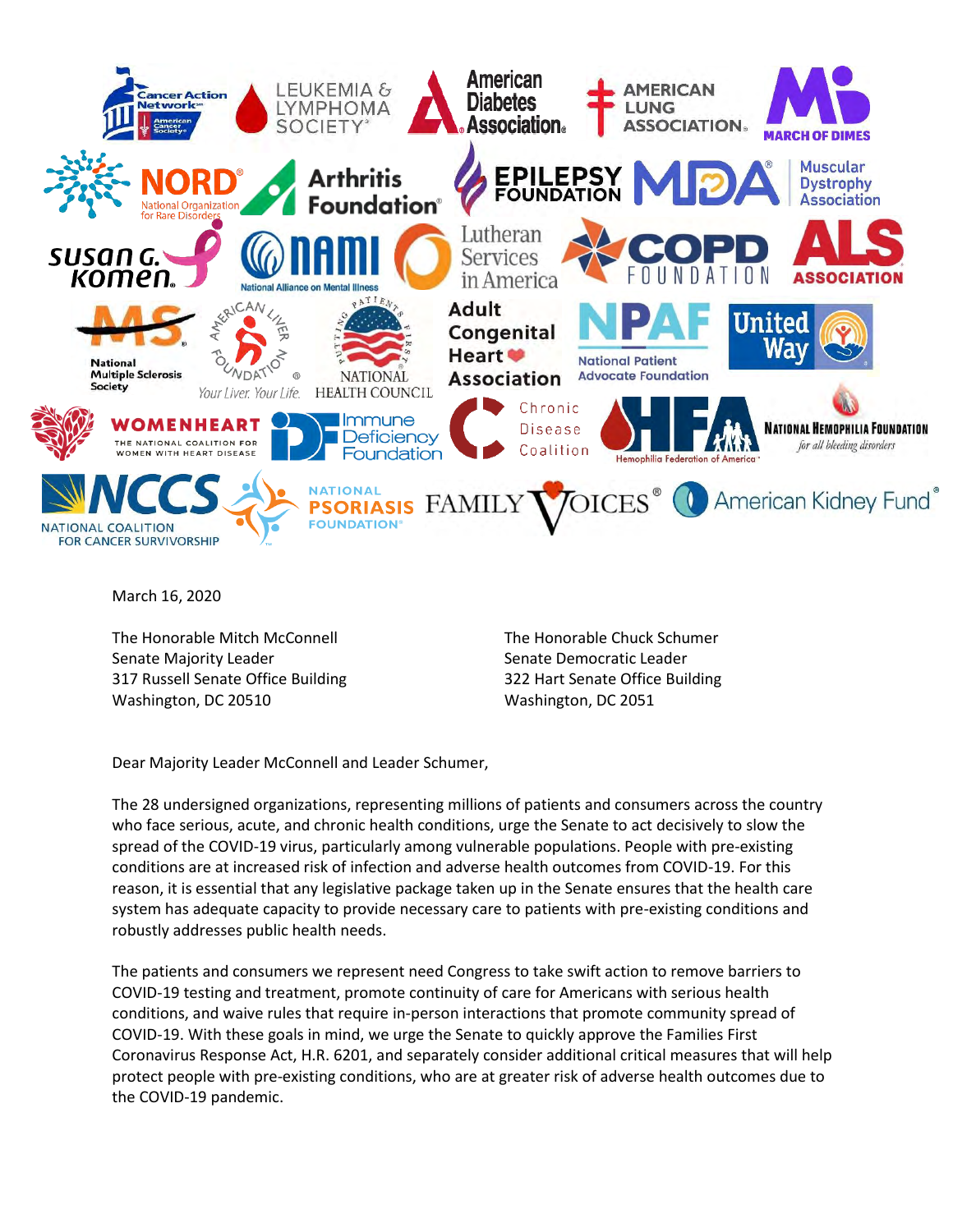# **The Families First Coronavirus Response Act, H.R. 6201**

The House-passed coronavirus supplemental package incorporates several important changes that will make significant progress in slowing the spread of the virus and protecting vulnerable populations.

### Free testing regardless of insurance type & status

It is critical that anyone who needs diagnostic testing related to COVID-19 is able to receive testing at no cost. Many Americans understand that cost-sharing associated with emergency department (ED) visits, urgent care visits, and lab testing is often quite costly. In this emergency, we cannot afford for concerns about affordability of testing and associated care to become a barrier that prevents people from taking appropriate action if they show symptoms. Although the Trump Administration has attempted to address cost barriers across several populations, we are concerned that this approach has led to confusion about how cost-sharing will vary across various insurance types.

H.R. 6201 includes provisions that extend no-cost testing to individuals with coverage through commercial insurance, Medicare fee-for-service, Medicare Advantage, Medicaid, the Children's Health Insurance Program (CHIP), the Indian Health Service, the Department of Defense, and the Department of Veterans Affairs. Importantly, the bill provides two avenues for similar no-cost testing for uninsured Americans: (1) an option for states to provide Medicaid coverage for the uninsured for services related to COVID-19 testing, at a 100% federal match rate, and (2) funding to ensure the National Defense Medical System is prepared to pay provider claims for COVID-19-related services for the uninsured.

### Medicaid stability

This public health crisis will dramatically increase state Medicaid spending at the same time as the crisis' economic impact will likely reduce state revenues. In past times of economic downturn, Congress has stepped in to significantly increase the traditional federal match rate (FMAP) for Medicaid spending, in order to provide relief for state budgets and mitigate state incentives to respond to revenue shortfalls. This prevents states from making shortsighted changes to Medicaid eligibility, coverage, or reimbursement rates that would negatively impact low-income populations. This targeted support from the federal government is especially critical given the imperative of maintaining and hopefully expanding the role of Medicaid in facilitating the public health response to the current pandemic.

H.R. 6201 includes an FMAP increase of 6.2% for medical and administrative costs, as long as states maintain or improve their eligibility standards, and a similar increase in Medicaid allotments for U.S. territories. This support to states and territories will help Medicaid programs to address increased demand for public health services at this critical time. While we strongly support the expansion of the FMAP in H.R.6201, we believe the current crisis may require additional investments from Congress to adequately address the spread of COVID-19.

# Effective social distancing

A core component of the public health strategy to combat the spread of COVID-19 is 'social distancing' dramatically reducing instances in which individuals share the same physical spaces as others outside their families, caregivers, or other essential interactions. Social distancing has proven to be a valuable method of slowing the spread of COVID-19 in other countries, and the United States has already begun to make extraordinary investments and sacrifices to facilitate it. Therefore, it is important for Congress to ensure that government actions maximize the success of this strategy.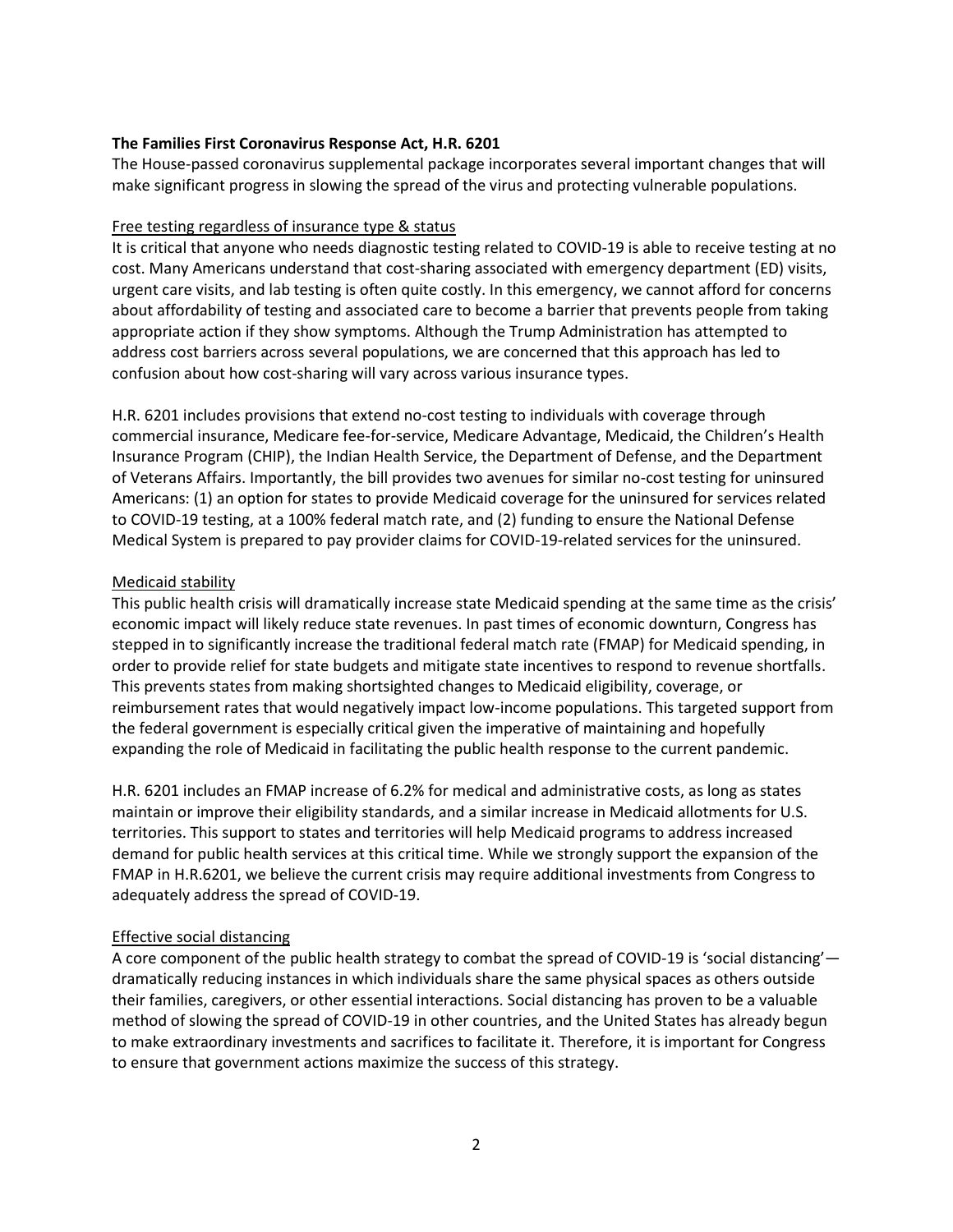H.R. 6201 provides additional opportunities for workers to take paid and protected time off from their work. The leave provisions of H.R. 6201 would cover workers who are symptomatic, in quarantine, caring for an at-risk family member who is quarantined, or caring for a child due to school or daycare closure. H.R. 6201 extends paid and protected leave provisions to workers regardless of their full-time, part-time, or self-employed status and those who do not otherwise qualify for federal Family and Medical Leave Act protection due to their employer's size or their short tenure. Additionally, the legislation supports the delivery of this paid leave through a refundable tax credit. These paid and protected leave provisions are essential to providing workers with the income and job security necessary to take appropriate social distancing measures. These measures also help provide the insulation from exposure that vulnerable populations, like people with pre-existing conditions, rely on during public health crises.

H.R. 6201 suspends the work and work training requirements of the Supplemental Nutrition Assistance Program (SNAP). Given the economic impact of the COVID-19 pandemic, such work requirements are counter-productive—putting essential nutrition support at risk when people need them most and requiring individuals to work even if that work puts them and their community at greater risk of community spread.

H.R. 6201 makes important changes to unemployment programs to promote social distancing. Individuals filing for and seeking to maintain access to unemployment benefits are often subject to requirements that mandate frequent social engagements. H.R. 6201 requires and empowers unemployment programs to provide at least one enrollment option outside of an in-person location and ease eligibility requirements like work search rules that typically require activity outside the home. These changes are important to ensuring that workers who are unemployed or otherwise harmed by the economic impact of the COVID-19 pandemic are not forced to choose between unemployment assistance and appropriate social distancing behaviors.

The bill also provides the funding necessary to support approximately 25 million additional prepackaged meals to the homes of seniors through the Administration for Community Living's Senior Nutrition program. This program is incredibly valuable in helping seniors and their caregivers maintain social distance—protecting this especially vulnerable population from increased risk of exposure to COVID-19. Ensuring continued availability of home-delivered nutritious meals is vital for protecting seniors with pre-existing conditions.

# **Additional steps to protect people with pre-existing conditions from COVID-19**

Following the quick enactment of H.R. 6201, we urge Congress to take additional steps to protect people with pre-existing conditions from COVID-19 and promote the ability of these individuals to receive appropriate care.

#### Remove barriers to COVID-19 treatment

Barriers to care are a significant concern for our organizations during the spread of COVID-19 and while we strongly support access to no-cost testing for all people living in the US, we recognize that after diagnosis, patients may be liable for substantial costs related to their quarantine and treatment. Recent media reports indicate that consumers diagnosed with COVID-19 may face extreme costs because of the nature of their treatment and quarantine.<sup>i</sup> Fear of encountering high costs could keep consumers who have been exposed or infected with the COVID-19 virus from seeking the care they need – potentially perpetuating the spread of this deadly virus.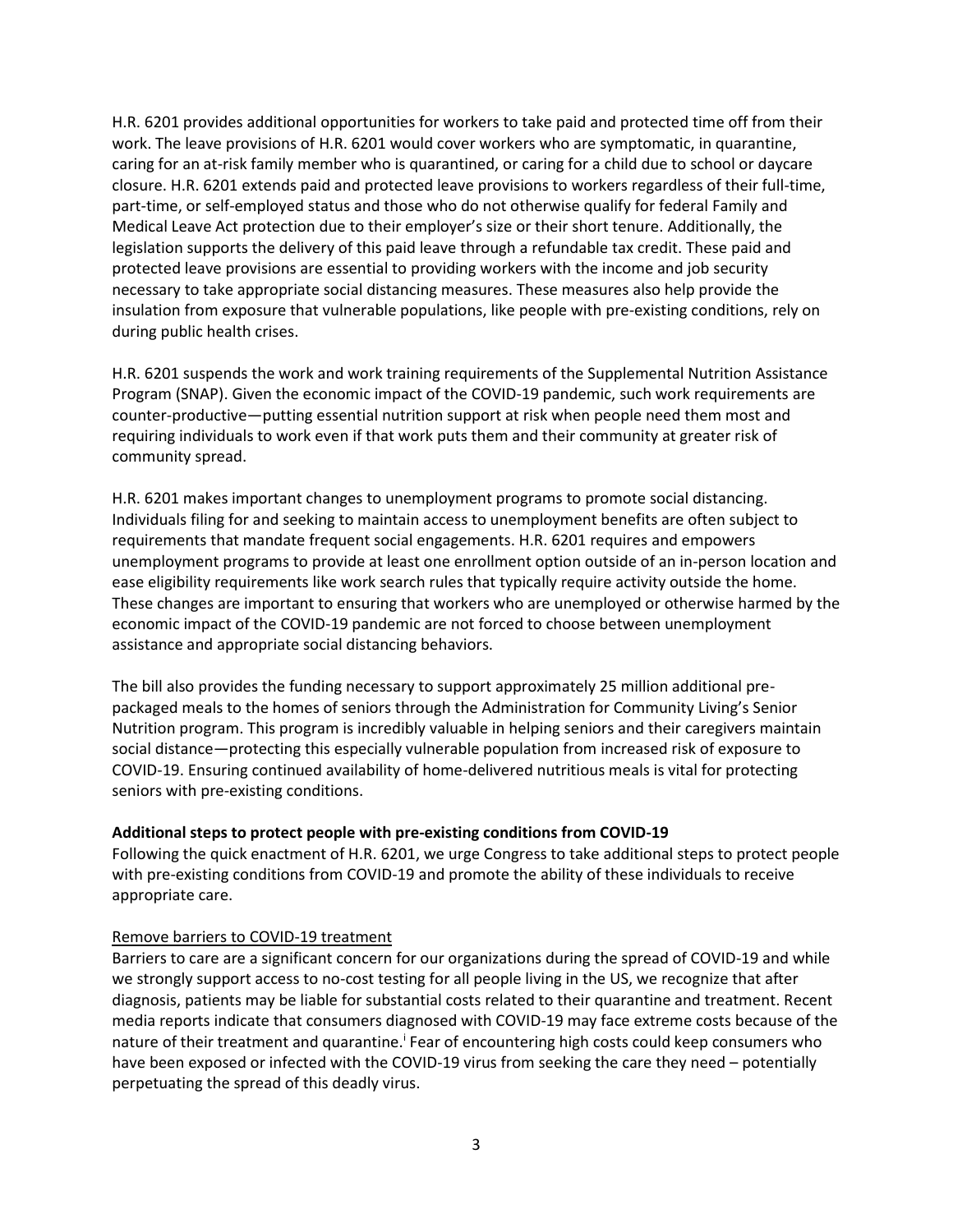Congress has recently considered bi-partisan, bi-cameral legislation that would robustly protect patients from unexpected medical bills – which many of our organizations strongly support. We urge Congress to consider including policies in future legislation that would provide relief from, or completely cover, costs related to treatment from COVID-19 for consumers. This financial protection should include all providers, settings, and insurance to ensure that everyone who needs testing and treatment is able to receive timely and affordable care. Fear of surprise bills should not keep patients and consumers away from care during this critical time.

### Promote access to coverage

During this time of crisis, it is critically important that all Americans have access to affordable, quality health care coverage. Congress and the Administration must ensure coverage and financial protections are available to all Americans, including those who are currently uninsured, in order to effectively reduce the rate of transmission and reduce adverse health outcomes.

Streamlining and removing barriers to Medicaid eligibility is an immediate step states and the Administration can take to expand access to testing and treatment. We strongly encourage Members of Congress to work with state leaders to quickly utilize flexibilities allowed under Appendix K of the 1915(c) Home and Community-Based Services (HCBS) Waivers, state plan amendments, and section 1115 demonstration waivers. This includes: adopting additional eligibility groups; increasing effective income standards; expanding hospital presumptive eligibility groups; and removal of cost-sharing. Further, we call on Congress to hold the Administration accountable for ensuring rapid approvals of waivers aimed at decreasing the impact of the virus.

Given the economic impact of the COVID-19 pandemic, programmatic efforts that would create barriers to gaining and maintaining Medicaid eligibility should be immediately halted – including waivers establishing work requirements and eliminating retroactive eligibility. Suspension of work requirements in Medicaid, like the suspension of SNAP work requirements in H.R. 6201, would both aid those who may be unable to work given economic conditions from losing access to their Medicaid coverage or other essential benefits and removing an incentive for workers to go to work while sick.

We call on Congress to work with the Administration to immediately rescind the block grant policy guidance issued in January. Under this policy, states can change a significant portion of their Medicaid program to a block grant, which would have an aggregate or per person cap in the federal funding they receive. This public health crisis is likely to dramatically increase state Medicaid spending needs. As the gap between the block granted amount and actual costs of patient care increases over time, states will be forced to limit enrollment, reduce benefits, lower provider payments or increase cost-sharing, all of which would cause significant harm to the patients we represent.

Additionally, state and federal agencies should open a special enrollment period to ensure that all consumers have access to comprehensive coverage that will meet their healthcare needs. Due to the increased availability of plans that are not required to meet federal patient protection standards – including short-term limited duration and association health plans – many Americans are signed up for insurance-like products that may not cover testing or treatment for COVID-19, putting them at substantial financial risk. While some states have already taken this step, we call on Congress to require the Administration to immediately re-open HealthCare.gov, to allow un- or under-insured Americans to enroll in comprehensive coverage.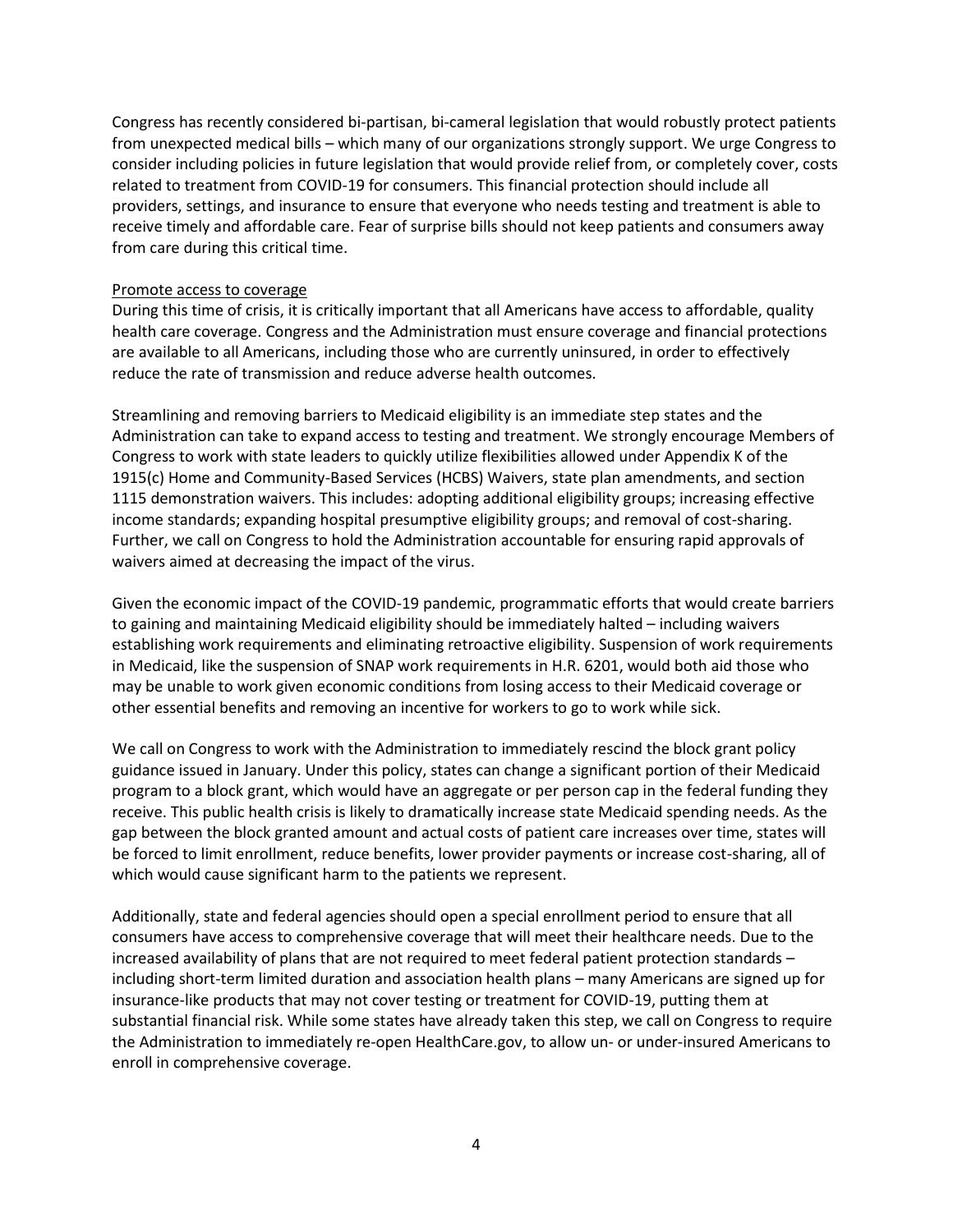### Paid Medical Leave

The paid leave portion of HR 6201 is a critical first step in helping ensure greater social distancing by giving the option to some workers to take time off from work if they are sick. However, it applies only to companies with 500 or fewer employees, requiring them to offer up to 14 days of paid leave. While a good initial step, this is insufficient. Fifty four percent of workers in this country are employed by companies with over 500 employees. While some of these employers have a paid leave program in place, not all of them do, and this gap in coverage could force workers to choose between giving up their paycheck in order to not spread the virus or go to work and potentially spread the virus to people in vulnerable populations, like the ones we represent.

According to the Pew Research Center, people who don't have paid leave are disproportionately lowerwage workers.<sup>ii</sup> These workers are also least able to absorb the loss of a paycheck, providing them an incentive to go to work even if they do not feel well. We call on Congress to expand the paid leave policies outlined in HR 6201 to include all American workers.

# Maximize the ability of patients to access care via telemedicine

Telemedicine has the potential to offer an opportunity to access health care services from the safety of home. Congress should expand access to and availability of telemedicine services during the COVID-19 pandemic to ensure that patients with pre-existing conditions can easily access health care expertise while simultaneously practicing safe social distancing—allowing patients to avoid being exposed to COVID-19 in provider waiting rooms, exam rooms, and associated travel.

Specifically, Congress should expand the scope of telemedicine services available to Medicare beneficiaries to include non-COVID-19 services and ensure that patients have this access regardless of whether they have coverage through traditional Medicare or Medicare Advantage. Congress should also require private insurers to establish similar access to telemedicine and promote the deployment of telehealth options for Medicaid enrollees.

#### Ensure access to sufficient supplies of essential medications and medical products

Insurance plan restrictions on when a patient can obtain a prescription refill or purchase essential medical supplies can present challenges to appropriate care in circumstances in which drug and product supply chains may experience brief but meaningful disruptions. These restrictions on life-sustaining medications and products can require frequent trips to a physical pharmacy location, needlessly putting patients at risk of COVID-19 exposure while attempting to pick up their supplies.

CMS has informed Part D plan sponsors that the plans may choose to relax these restrictions under certain circumstances during the COVID-19 pandemic. We urge Congress to take bold action to require all payers to relax plan restrictions that prevent patients from following the recommendations of the CDC to secure an appropriate amount of backup supplies of essential medications and medical products. Congress should ensure that any new requirements carefully balances the ability for patients to access additional prescriptions and supplies with the potential for major stockpiling to avoid drug shortages. These policies should apply to all plans, including Medicare, Medicaid, employer sponsored coverage and commercially available plans.